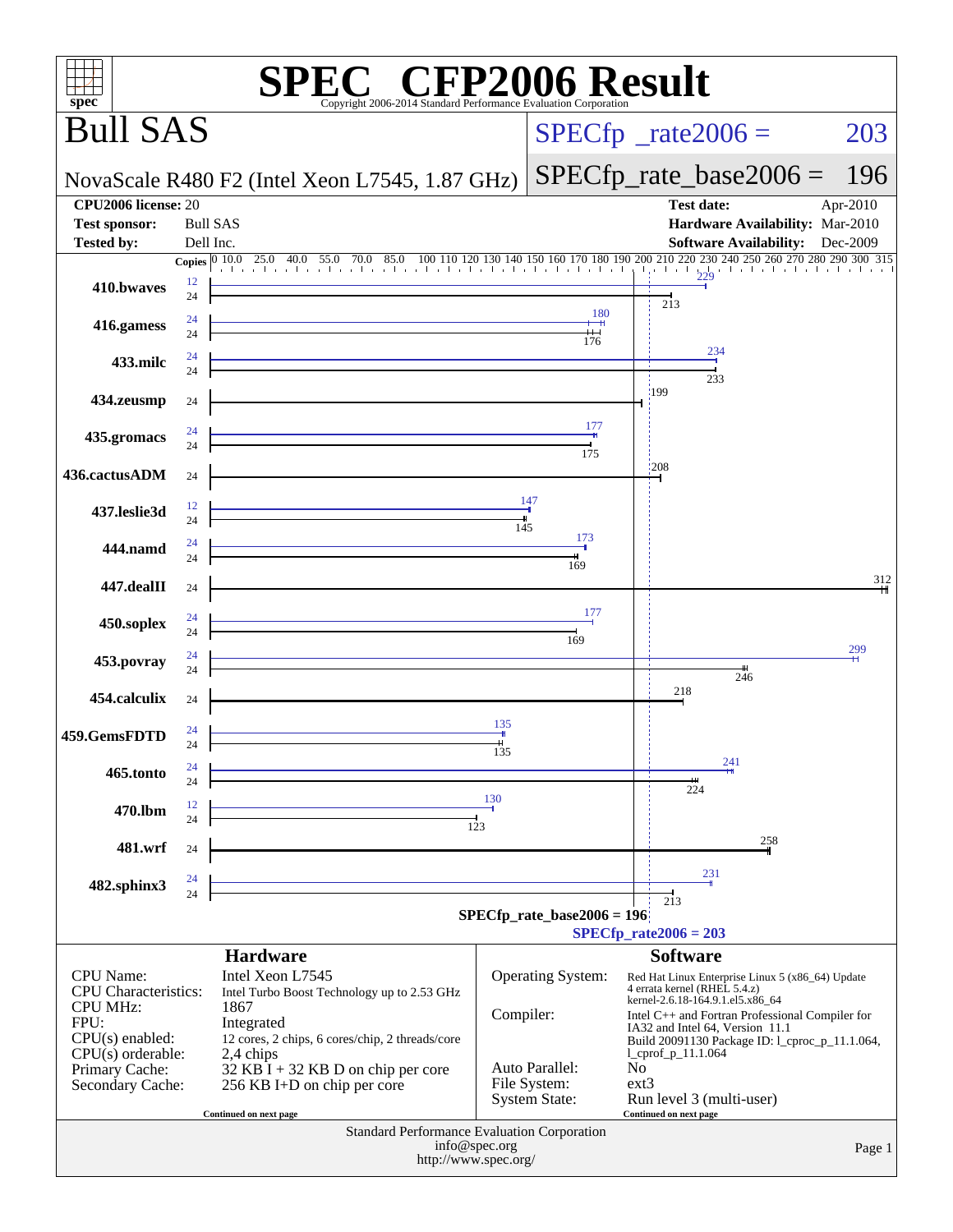

### Bull SAS

#### $SPECTp_rate2006 = 203$

NovaScale R480 F2 (Intel Xeon L7545, 1.87 GHz)

[SPECfp\\_rate\\_base2006 =](http://www.spec.org/auto/cpu2006/Docs/result-fields.html#SPECfpratebase2006) 196

| <b>CPU2006 license: 20</b>           |                                                                                       |                                                            | <b>Test date:</b><br>Apr-2010                           |
|--------------------------------------|---------------------------------------------------------------------------------------|------------------------------------------------------------|---------------------------------------------------------|
| <b>Test sponsor:</b>                 | <b>Bull SAS</b>                                                                       |                                                            | <b>Hardware Availability: Mar-2010</b>                  |
| <b>Tested by:</b>                    | Dell Inc.                                                                             |                                                            | <b>Software Availability:</b><br>Dec-2009               |
| L3 Cache:<br>Other Cache:<br>Memory: | 18 MB I+D on chip per chip<br>None<br>128 GB (32 x 4 GB DDR3-1066 OR RDIMM, CL7, ECC, | <b>Base Pointers:</b><br>Peak Pointers:<br>Other Software: | 64-bit<br>$32/64$ -bit<br>Binutils 2.18.50.0.7.20080502 |
| Disk Subsystem:<br>Other Hardware:   | downclocked to 978 MHz)<br>1 x 300 GB 10000 RPM SAS 6Gb<br>None                       |                                                            |                                                         |

| <b>Results Table</b> |               |                |            |                                                                                                        |            |                |                  |               |                |              |                |              |                |              |
|----------------------|---------------|----------------|------------|--------------------------------------------------------------------------------------------------------|------------|----------------|------------------|---------------|----------------|--------------|----------------|--------------|----------------|--------------|
|                      | <b>Base</b>   |                |            |                                                                                                        |            | <b>Peak</b>    |                  |               |                |              |                |              |                |              |
| <b>Benchmark</b>     | <b>Copies</b> | <b>Seconds</b> | Ratio      | <b>Seconds</b>                                                                                         | Ratio      | <b>Seconds</b> | Ratio            | <b>Copies</b> | <b>Seconds</b> | <b>Ratio</b> | <b>Seconds</b> | <b>Ratio</b> | <b>Seconds</b> | <b>Ratio</b> |
| 410.bwayes           | 24            | 1533           | 213        | 1534                                                                                                   | <u>213</u> | 1534           | 213 <sup> </sup> | 12            | 713            | 229          | 714            | 229          | 713            | <u>229</u>   |
| 416.gamess           | 24            | 2613           | 180        | 2699                                                                                                   | 174        | 2666           | 176              | 24            | 2587           | 182          | 2692           | 175          | 2607           | <u>180</u>   |
| $433$ .milc          | 24            | 945            | 233        | 946                                                                                                    | 233        | 945            | 233              | 24            | 943            | 234          | 944            | 233          | 943            | 234          |
| 434.zeusmp           | 24            | 1096           | <u>199</u> | 1096                                                                                                   | 199        | 1099           | 199              | 24            | 1096           | 199          | 1096           | 199          | 1099           | 199          |
| 435.gromacs          | 24            | 978            | 175        | 977                                                                                                    | 175        | 975            | 176              | 24            | 970            | 177          | 967            | 177          | 961            | 178          |
| 436.cactusADM        | 24            | 1381           | 208        | 1381                                                                                                   | 208        | 1380           | 208              | 24            | 1381           | 208          | 1381           | 208          | 1380           | 208          |
| 437.leslie3d         | 24            | 1558           | <b>145</b> | 1549                                                                                                   | 146        | 1562           | 144              | 12            | 766            | 147          | 764            | 148          | 767            | 147          |
| 444.namd             | 24            | 1136           | 169        | 1144                                                                                                   | 168        | 1137           | 169              | 24            | 1111           | 173          | 1113           | 173          | 1116           | 172          |
| 447.dealII           | 24            | 880            | 312        | 886                                                                                                    | 310        | 878            | 313              | 24            | 880            | 312          | 886            | 310          | 878            | 313          |
| $450$ .soplex        | 24            | 1186           | 169        | 1187                                                                                                   | 169        | 1187           | 169              | 24            | 1133           | 177          | 1134           | 177          | 1134           | 176          |
| $453$ .povray        | 24            | 518            | 246        | 515                                                                                                    | 248        | 520            | 246              | 24            | 430            | 297          | 427            | 299          | 427            | 299          |
| 454.calculix         | 24            | 908            | 218        | 908                                                                                                    | 218        | 908            | 218              | 24            | 908            | 218          | 908            | 218          | 908            | 218          |
| 459.GemsFDTD         | 24            | 1887           | 135        | 1890                                                                                                   | 135        | 1914           | 133              | 24            | 1890           | 135          | 1887           | 135          | 1873           | 136          |
| $465$ .tonto         | 24            | 1062           | 222        | 1055                                                                                                   | 224        | 1050           | 225              | 24            | 981            | 241          | 989            | 239          | 979            | 241          |
| 470.1bm              | 24            | 2687           | 123        | 2685                                                                                                   | 123        | 2686           | 123              | 12            | 1264           | 130          | 1265           | 130          | 1265           | <b>130</b>   |
| 481.wrf              | 24            | 1038           | 258        | 1039                                                                                                   | 258        | 1043           | 257              | 24            | 1038           | 258          | 1039           | 258          | 1043           | 257          |
| 482.sphinx3          | 24            | 2192           | 213        | 2194                                                                                                   | 213        | 2191           | 213              | 24            | 2021           | 231          | 2022           | 231          | 2028           | 231          |
|                      |               |                |            | Decute ennear in the order in which thay were run. Dold underlined toxt indicates a modian measurement |            |                |                  |               |                |              |                |              |                |              |

Results appear in the [order in which they were run.](http://www.spec.org/auto/cpu2006/Docs/result-fields.html#RunOrder) Bold underlined text [indicates a median measurement.](http://www.spec.org/auto/cpu2006/Docs/result-fields.html#Median)

#### **[Submit Notes](http://www.spec.org/auto/cpu2006/Docs/result-fields.html#SubmitNotes)**

The config file option 'submit' was used. numactl was used to bind copies to the cores

#### **[Operating System Notes](http://www.spec.org/auto/cpu2006/Docs/result-fields.html#OperatingSystemNotes)**

'ulimit -s unlimited' was used to set the stacksize to unlimited prior to run

#### **[Platform Notes](http://www.spec.org/auto/cpu2006/Docs/result-fields.html#PlatformNotes)**

 vm.zone\_reclaim\_mode = 1 in /etc/sysctl.conf file BIOS Settings: Power Management = Maximum Performance (Default = Active Power Controller)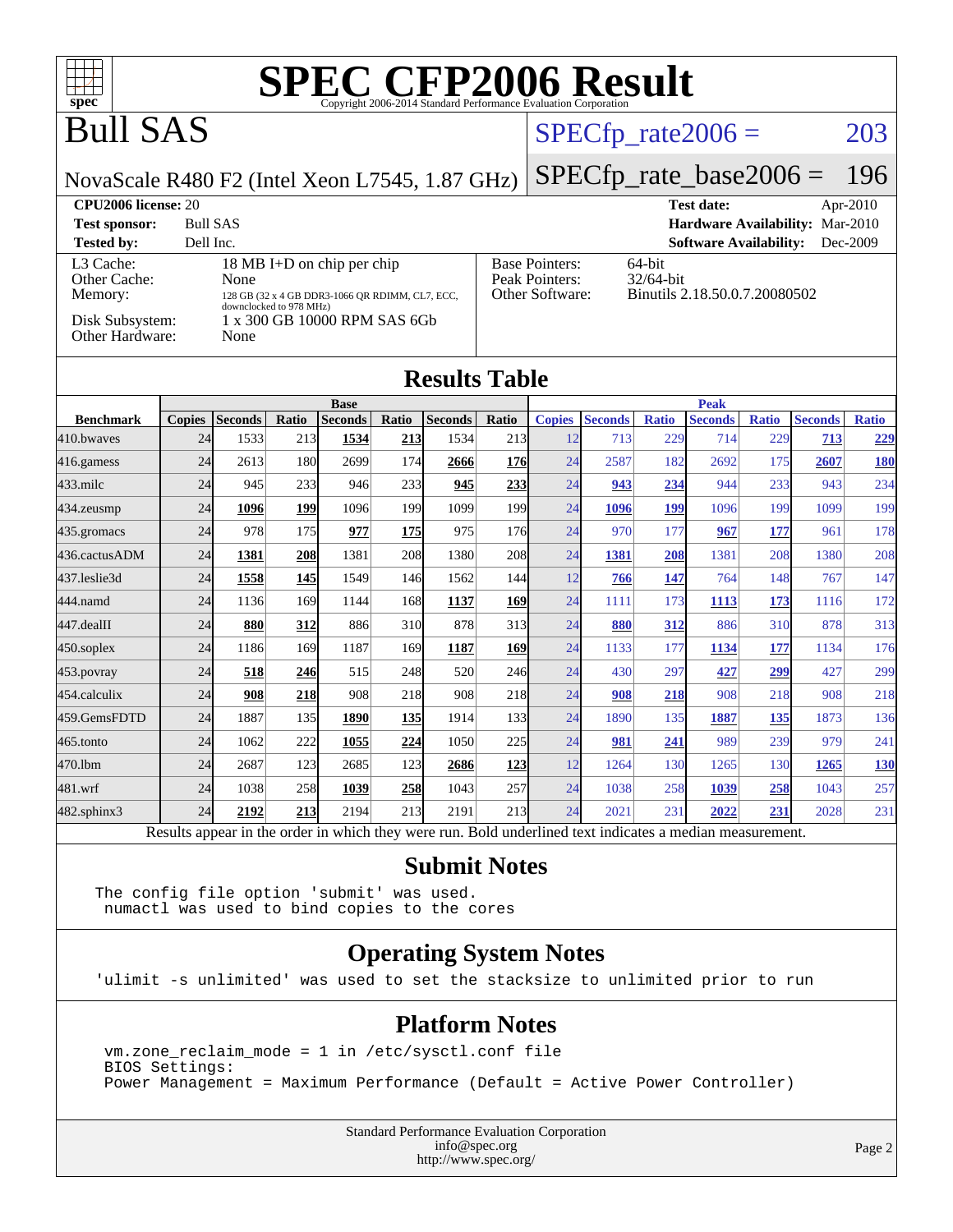

### Bull SAS

 $SPECTp_rate2006 = 203$ 

[SPECfp\\_rate\\_base2006 =](http://www.spec.org/auto/cpu2006/Docs/result-fields.html#SPECfpratebase2006) 196

NovaScale R480 F2 (Intel Xeon L7545, 1.87 GHz)

**[Tested by:](http://www.spec.org/auto/cpu2006/Docs/result-fields.html#Testedby)** Dell Inc. **[Software Availability:](http://www.spec.org/auto/cpu2006/Docs/result-fields.html#SoftwareAvailability)** Dec-2009

**[CPU2006 license:](http://www.spec.org/auto/cpu2006/Docs/result-fields.html#CPU2006license)** 20 **[Test date:](http://www.spec.org/auto/cpu2006/Docs/result-fields.html#Testdate)** Apr-2010 **[Test sponsor:](http://www.spec.org/auto/cpu2006/Docs/result-fields.html#Testsponsor)** Bull SAS **[Hardware Availability:](http://www.spec.org/auto/cpu2006/Docs/result-fields.html#HardwareAvailability)** Mar-2010

#### **[General Notes](http://www.spec.org/auto/cpu2006/Docs/result-fields.html#GeneralNotes)**

The Dell PowerEdge R910 and

 the Bull NovaScale R480 F2 models are electronically equivalent. The results have been measured on a Dell PowerEdge R910 model.

#### **[Base Compiler Invocation](http://www.spec.org/auto/cpu2006/Docs/result-fields.html#BaseCompilerInvocation)**

[C benchmarks](http://www.spec.org/auto/cpu2006/Docs/result-fields.html#Cbenchmarks):  $-m64$ 

[C++ benchmarks:](http://www.spec.org/auto/cpu2006/Docs/result-fields.html#CXXbenchmarks) [icpc -m64](http://www.spec.org/cpu2006/results/res2010q3/cpu2006-20100621-11909.flags.html#user_CXXbase_intel_icpc_64bit_bedb90c1146cab66620883ef4f41a67e)

[Fortran benchmarks](http://www.spec.org/auto/cpu2006/Docs/result-fields.html#Fortranbenchmarks): [ifort -m64](http://www.spec.org/cpu2006/results/res2010q3/cpu2006-20100621-11909.flags.html#user_FCbase_intel_ifort_64bit_ee9d0fb25645d0210d97eb0527dcc06e)

[Benchmarks using both Fortran and C](http://www.spec.org/auto/cpu2006/Docs/result-fields.html#BenchmarksusingbothFortranandC): [icc -m64](http://www.spec.org/cpu2006/results/res2010q3/cpu2006-20100621-11909.flags.html#user_CC_FCbase_intel_icc_64bit_0b7121f5ab7cfabee23d88897260401c) [ifort -m64](http://www.spec.org/cpu2006/results/res2010q3/cpu2006-20100621-11909.flags.html#user_CC_FCbase_intel_ifort_64bit_ee9d0fb25645d0210d97eb0527dcc06e)

#### **[Base Portability Flags](http://www.spec.org/auto/cpu2006/Docs/result-fields.html#BasePortabilityFlags)**

| 410.bwaves: -DSPEC CPU LP64<br>416.gamess: -DSPEC_CPU_LP64<br>433.milc: -DSPEC CPU LP64<br>434.zeusmp: -DSPEC_CPU_LP64<br>435.gromacs: -DSPEC_CPU_LP64 -nofor_main<br>436.cactusADM: -DSPEC CPU LP64 -nofor main<br>437.leslie3d: -DSPEC_CPU LP64 |                                                                |
|---------------------------------------------------------------------------------------------------------------------------------------------------------------------------------------------------------------------------------------------------|----------------------------------------------------------------|
| 444.namd: -DSPEC CPU LP64<br>447.dealII: -DSPEC_CPU LP64                                                                                                                                                                                          |                                                                |
| 450.soplex: -DSPEC_CPU_LP64<br>453.povray: -DSPEC_CPU_LP64                                                                                                                                                                                        |                                                                |
| 454.calculix: - DSPEC CPU LP64 - nofor main<br>459.GemsFDTD: -DSPEC_CPU LP64                                                                                                                                                                      |                                                                |
| 465.tonto: - DSPEC_CPU LP64<br>470.1bm: - DSPEC CPU LP64<br>482.sphinx3: -DSPEC_CPU_LP64                                                                                                                                                          | 481.wrf: -DSPEC CPU_LP64 -DSPEC_CPU_CASE_FLAG -DSPEC_CPU_LINUX |

#### **[Base Optimization Flags](http://www.spec.org/auto/cpu2006/Docs/result-fields.html#BaseOptimizationFlags)**

[C benchmarks](http://www.spec.org/auto/cpu2006/Docs/result-fields.html#Cbenchmarks): [-xSSE4.2](http://www.spec.org/cpu2006/results/res2010q3/cpu2006-20100621-11909.flags.html#user_CCbase_f-xSSE42_f91528193cf0b216347adb8b939d4107) [-ipo](http://www.spec.org/cpu2006/results/res2010q3/cpu2006-20100621-11909.flags.html#user_CCbase_f-ipo) [-O3](http://www.spec.org/cpu2006/results/res2010q3/cpu2006-20100621-11909.flags.html#user_CCbase_f-O3) [-no-prec-div](http://www.spec.org/cpu2006/results/res2010q3/cpu2006-20100621-11909.flags.html#user_CCbase_f-no-prec-div) [-static](http://www.spec.org/cpu2006/results/res2010q3/cpu2006-20100621-11909.flags.html#user_CCbase_f-static)

[C++ benchmarks:](http://www.spec.org/auto/cpu2006/Docs/result-fields.html#CXXbenchmarks) [-xSSE4.2](http://www.spec.org/cpu2006/results/res2010q3/cpu2006-20100621-11909.flags.html#user_CXXbase_f-xSSE42_f91528193cf0b216347adb8b939d4107) [-ipo](http://www.spec.org/cpu2006/results/res2010q3/cpu2006-20100621-11909.flags.html#user_CXXbase_f-ipo) [-O3](http://www.spec.org/cpu2006/results/res2010q3/cpu2006-20100621-11909.flags.html#user_CXXbase_f-O3) [-no-prec-div](http://www.spec.org/cpu2006/results/res2010q3/cpu2006-20100621-11909.flags.html#user_CXXbase_f-no-prec-div) [-static](http://www.spec.org/cpu2006/results/res2010q3/cpu2006-20100621-11909.flags.html#user_CXXbase_f-static)

Continued on next page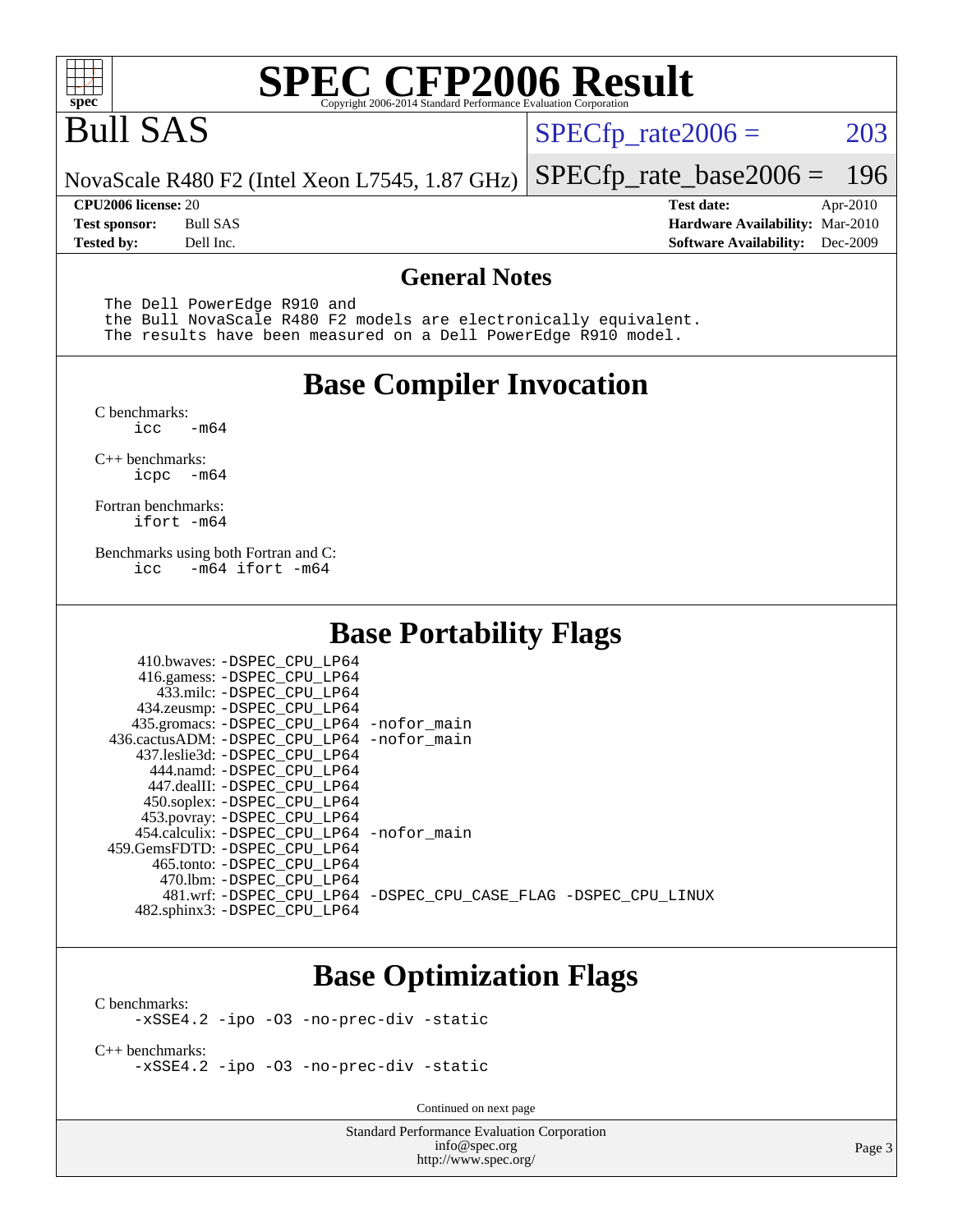

Bull SAS

 $SPECTp_rate2006 = 203$ 

NovaScale R480 F2 (Intel Xeon L7545, 1.87 GHz) [SPECfp\\_rate\\_base2006 =](http://www.spec.org/auto/cpu2006/Docs/result-fields.html#SPECfpratebase2006) 196

**[CPU2006 license:](http://www.spec.org/auto/cpu2006/Docs/result-fields.html#CPU2006license)** 20 **[Test date:](http://www.spec.org/auto/cpu2006/Docs/result-fields.html#Testdate)** Apr-2010 **[Test sponsor:](http://www.spec.org/auto/cpu2006/Docs/result-fields.html#Testsponsor)** Bull SAS **[Hardware Availability:](http://www.spec.org/auto/cpu2006/Docs/result-fields.html#HardwareAvailability)** Mar-2010 **[Tested by:](http://www.spec.org/auto/cpu2006/Docs/result-fields.html#Testedby)** Dell Inc. **[Software Availability:](http://www.spec.org/auto/cpu2006/Docs/result-fields.html#SoftwareAvailability)** Dec-2009

#### **[Base Optimization Flags \(Continued\)](http://www.spec.org/auto/cpu2006/Docs/result-fields.html#BaseOptimizationFlags)**

[Fortran benchmarks](http://www.spec.org/auto/cpu2006/Docs/result-fields.html#Fortranbenchmarks): [-xSSE4.2](http://www.spec.org/cpu2006/results/res2010q3/cpu2006-20100621-11909.flags.html#user_FCbase_f-xSSE42_f91528193cf0b216347adb8b939d4107) [-ipo](http://www.spec.org/cpu2006/results/res2010q3/cpu2006-20100621-11909.flags.html#user_FCbase_f-ipo) [-O3](http://www.spec.org/cpu2006/results/res2010q3/cpu2006-20100621-11909.flags.html#user_FCbase_f-O3) [-no-prec-div](http://www.spec.org/cpu2006/results/res2010q3/cpu2006-20100621-11909.flags.html#user_FCbase_f-no-prec-div) [-static](http://www.spec.org/cpu2006/results/res2010q3/cpu2006-20100621-11909.flags.html#user_FCbase_f-static)

[Benchmarks using both Fortran and C](http://www.spec.org/auto/cpu2006/Docs/result-fields.html#BenchmarksusingbothFortranandC): [-xSSE4.2](http://www.spec.org/cpu2006/results/res2010q3/cpu2006-20100621-11909.flags.html#user_CC_FCbase_f-xSSE42_f91528193cf0b216347adb8b939d4107) [-ipo](http://www.spec.org/cpu2006/results/res2010q3/cpu2006-20100621-11909.flags.html#user_CC_FCbase_f-ipo) [-O3](http://www.spec.org/cpu2006/results/res2010q3/cpu2006-20100621-11909.flags.html#user_CC_FCbase_f-O3) [-no-prec-div](http://www.spec.org/cpu2006/results/res2010q3/cpu2006-20100621-11909.flags.html#user_CC_FCbase_f-no-prec-div) [-static](http://www.spec.org/cpu2006/results/res2010q3/cpu2006-20100621-11909.flags.html#user_CC_FCbase_f-static)

**[Peak Compiler Invocation](http://www.spec.org/auto/cpu2006/Docs/result-fields.html#PeakCompilerInvocation)**

[C benchmarks \(except as noted below\)](http://www.spec.org/auto/cpu2006/Docs/result-fields.html#Cbenchmarksexceptasnotedbelow):  $\text{icc}$  -m64

482.sphinx3: [icc -m32](http://www.spec.org/cpu2006/results/res2010q3/cpu2006-20100621-11909.flags.html#user_peakCCLD482_sphinx3_intel_icc_32bit_a6a621f8d50482236b970c6ac5f55f93)

[C++ benchmarks \(except as noted below\):](http://www.spec.org/auto/cpu2006/Docs/result-fields.html#CXXbenchmarksexceptasnotedbelow) [icpc -m64](http://www.spec.org/cpu2006/results/res2010q3/cpu2006-20100621-11909.flags.html#user_CXXpeak_intel_icpc_64bit_bedb90c1146cab66620883ef4f41a67e)

450.soplex: [icpc -m32](http://www.spec.org/cpu2006/results/res2010q3/cpu2006-20100621-11909.flags.html#user_peakCXXLD450_soplex_intel_icpc_32bit_4e5a5ef1a53fd332b3c49e69c3330699)

[Fortran benchmarks](http://www.spec.org/auto/cpu2006/Docs/result-fields.html#Fortranbenchmarks): [ifort -m64](http://www.spec.org/cpu2006/results/res2010q3/cpu2006-20100621-11909.flags.html#user_FCpeak_intel_ifort_64bit_ee9d0fb25645d0210d97eb0527dcc06e)

[Benchmarks using both Fortran and C](http://www.spec.org/auto/cpu2006/Docs/result-fields.html#BenchmarksusingbothFortranandC): [icc -m64](http://www.spec.org/cpu2006/results/res2010q3/cpu2006-20100621-11909.flags.html#user_CC_FCpeak_intel_icc_64bit_0b7121f5ab7cfabee23d88897260401c) [ifort -m64](http://www.spec.org/cpu2006/results/res2010q3/cpu2006-20100621-11909.flags.html#user_CC_FCpeak_intel_ifort_64bit_ee9d0fb25645d0210d97eb0527dcc06e)

#### **[Peak Portability Flags](http://www.spec.org/auto/cpu2006/Docs/result-fields.html#PeakPortabilityFlags)**

| 410.bwaves: -DSPEC CPU LP64                |                                                                |
|--------------------------------------------|----------------------------------------------------------------|
| 416.gamess: -DSPEC_CPU_LP64                |                                                                |
| 433.milc: -DSPEC CPU LP64                  |                                                                |
| 434.zeusmp: -DSPEC_CPU_LP64                |                                                                |
| 435.gromacs: -DSPEC_CPU_LP64 -nofor_main   |                                                                |
| 436.cactusADM: -DSPEC CPU LP64 -nofor main |                                                                |
| 437.leslie3d: -DSPEC CPU LP64              |                                                                |
| 444.namd: -DSPEC CPU LP64                  |                                                                |
| 447.dealII: -DSPEC CPU LP64                |                                                                |
| 453.povray: -DSPEC_CPU_LP64                |                                                                |
| 454.calculix: -DSPEC_CPU_LP64 -nofor_main  |                                                                |
| 459.GemsFDTD: -DSPEC CPU LP64              |                                                                |
| 465.tonto: -DSPEC CPU LP64                 |                                                                |
| 470.1bm: - DSPEC CPU LP64                  |                                                                |
|                                            | 481.wrf: -DSPEC_CPU_LP64 -DSPEC_CPU_CASE_FLAG -DSPEC_CPU_LINUX |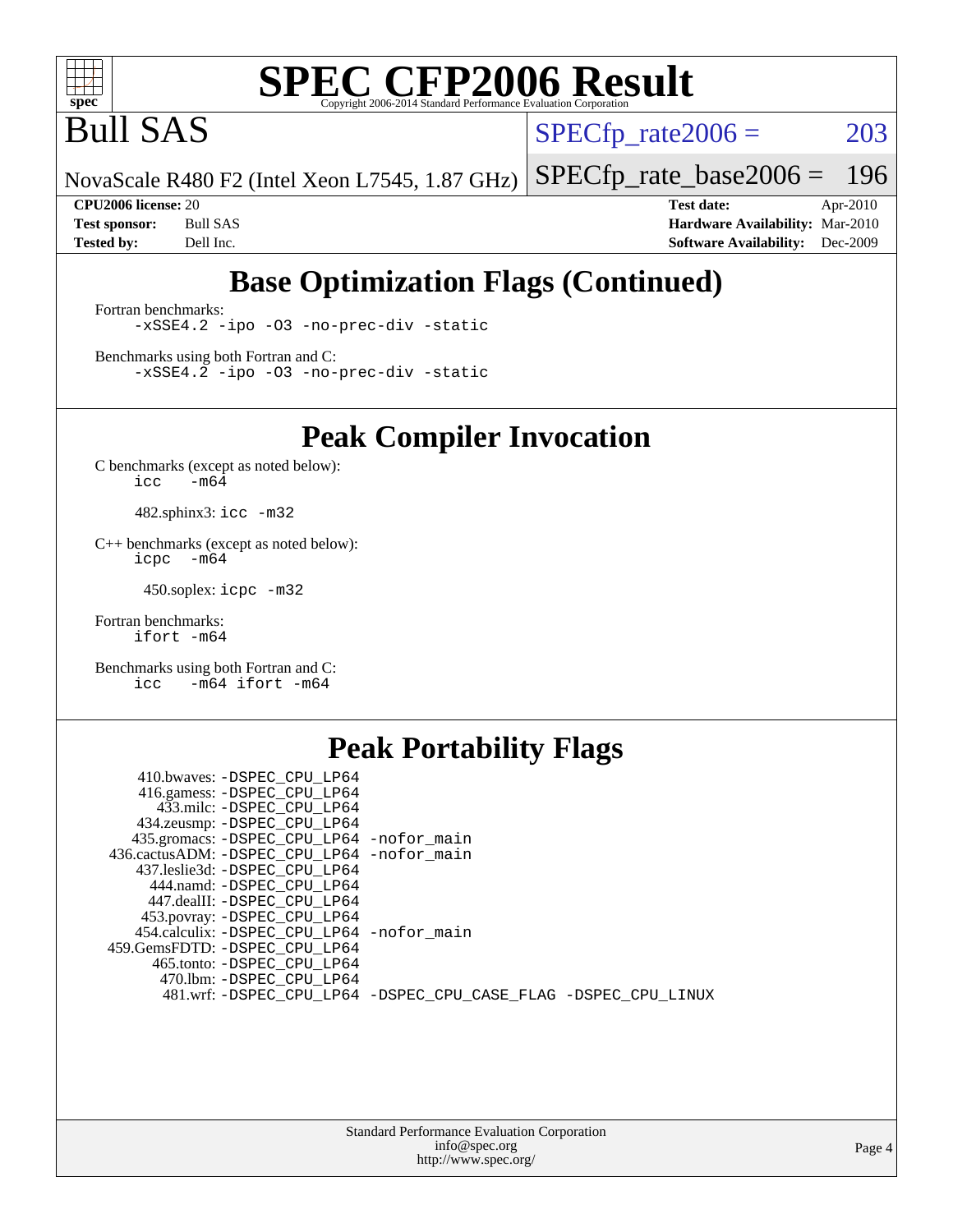

Bull SAS

 $SPECTp\_rate2006 = 203$ 

NovaScale R480 F2 (Intel Xeon L7545, 1.87 GHz) [SPECfp\\_rate\\_base2006 =](http://www.spec.org/auto/cpu2006/Docs/result-fields.html#SPECfpratebase2006) 196

**[CPU2006 license:](http://www.spec.org/auto/cpu2006/Docs/result-fields.html#CPU2006license)** 20 **[Test date:](http://www.spec.org/auto/cpu2006/Docs/result-fields.html#Testdate)** Apr-2010 **[Test sponsor:](http://www.spec.org/auto/cpu2006/Docs/result-fields.html#Testsponsor)** Bull SAS **[Hardware Availability:](http://www.spec.org/auto/cpu2006/Docs/result-fields.html#HardwareAvailability)** Mar-2010 **[Tested by:](http://www.spec.org/auto/cpu2006/Docs/result-fields.html#Testedby)** Dell Inc. **[Software Availability:](http://www.spec.org/auto/cpu2006/Docs/result-fields.html#SoftwareAvailability)** Dec-2009

#### **[Peak Optimization Flags](http://www.spec.org/auto/cpu2006/Docs/result-fields.html#PeakOptimizationFlags)**

#### [C benchmarks](http://www.spec.org/auto/cpu2006/Docs/result-fields.html#Cbenchmarks):

 433.milc: [-xSSE4.2](http://www.spec.org/cpu2006/results/res2010q3/cpu2006-20100621-11909.flags.html#user_peakPASS2_CFLAGSPASS2_LDFLAGS433_milc_f-xSSE42_f91528193cf0b216347adb8b939d4107)(pass 2) [-prof-gen](http://www.spec.org/cpu2006/results/res2010q3/cpu2006-20100621-11909.flags.html#user_peakPASS1_CFLAGSPASS1_LDFLAGS433_milc_prof_gen_e43856698f6ca7b7e442dfd80e94a8fc)(pass 1) [-ipo](http://www.spec.org/cpu2006/results/res2010q3/cpu2006-20100621-11909.flags.html#user_peakPASS2_CFLAGSPASS2_LDFLAGS433_milc_f-ipo)(pass 2) [-O3](http://www.spec.org/cpu2006/results/res2010q3/cpu2006-20100621-11909.flags.html#user_peakPASS2_CFLAGSPASS2_LDFLAGS433_milc_f-O3)(pass 2) [-no-prec-div](http://www.spec.org/cpu2006/results/res2010q3/cpu2006-20100621-11909.flags.html#user_peakPASS2_CFLAGSPASS2_LDFLAGS433_milc_f-no-prec-div)(pass 2) [-static](http://www.spec.org/cpu2006/results/res2010q3/cpu2006-20100621-11909.flags.html#user_peakPASS2_CFLAGSPASS2_LDFLAGS433_milc_f-static)(pass 2) [-prof-use](http://www.spec.org/cpu2006/results/res2010q3/cpu2006-20100621-11909.flags.html#user_peakPASS2_CFLAGSPASS2_LDFLAGS433_milc_prof_use_bccf7792157ff70d64e32fe3e1250b55)(pass 2) [-fno-alias](http://www.spec.org/cpu2006/results/res2010q3/cpu2006-20100621-11909.flags.html#user_peakOPTIMIZE433_milc_f-no-alias_694e77f6c5a51e658e82ccff53a9e63a) [-opt-prefetch](http://www.spec.org/cpu2006/results/res2010q3/cpu2006-20100621-11909.flags.html#user_peakOPTIMIZE433_milc_f-opt-prefetch) 470.1bm:  $-xSSE4$ . 2(pass 2)  $-prof-gen(pass 1) -ipo(pass 2) -O3(pass 2)$  $-prof-gen(pass 1) -ipo(pass 2) -O3(pass 2)$  $-prof-gen(pass 1) -ipo(pass 2) -O3(pass 2)$  $-prof-gen(pass 1) -ipo(pass 2) -O3(pass 2)$  $-prof-gen(pass 1) -ipo(pass 2) -O3(pass 2)$  $-prof-gen(pass 1) -ipo(pass 2) -O3(pass 2)$ [-no-prec-div](http://www.spec.org/cpu2006/results/res2010q3/cpu2006-20100621-11909.flags.html#user_peakPASS2_CFLAGSPASS2_LDFLAGS470_lbm_f-no-prec-div)(pass 2) [-static](http://www.spec.org/cpu2006/results/res2010q3/cpu2006-20100621-11909.flags.html#user_peakPASS2_CFLAGSPASS2_LDFLAGS470_lbm_f-static)(pass 2) [-prof-use](http://www.spec.org/cpu2006/results/res2010q3/cpu2006-20100621-11909.flags.html#user_peakPASS2_CFLAGSPASS2_LDFLAGS470_lbm_prof_use_bccf7792157ff70d64e32fe3e1250b55)(pass 2) [-opt-malloc-options=3](http://www.spec.org/cpu2006/results/res2010q3/cpu2006-20100621-11909.flags.html#user_peakOPTIMIZE470_lbm_f-opt-malloc-options_13ab9b803cf986b4ee62f0a5998c2238) [-ansi-alias](http://www.spec.org/cpu2006/results/res2010q3/cpu2006-20100621-11909.flags.html#user_peakOPTIMIZE470_lbm_f-ansi-alias) [-auto-ilp32](http://www.spec.org/cpu2006/results/res2010q3/cpu2006-20100621-11909.flags.html#user_peakCOPTIMIZE470_lbm_f-auto-ilp32) 482.sphinx3: [-xSSE4.2](http://www.spec.org/cpu2006/results/res2010q3/cpu2006-20100621-11909.flags.html#user_peakOPTIMIZE482_sphinx3_f-xSSE42_f91528193cf0b216347adb8b939d4107) [-ipo](http://www.spec.org/cpu2006/results/res2010q3/cpu2006-20100621-11909.flags.html#user_peakOPTIMIZE482_sphinx3_f-ipo) [-O3](http://www.spec.org/cpu2006/results/res2010q3/cpu2006-20100621-11909.flags.html#user_peakOPTIMIZE482_sphinx3_f-O3) [-no-prec-div](http://www.spec.org/cpu2006/results/res2010q3/cpu2006-20100621-11909.flags.html#user_peakOPTIMIZE482_sphinx3_f-no-prec-div) [-static](http://www.spec.org/cpu2006/results/res2010q3/cpu2006-20100621-11909.flags.html#user_peakOPTIMIZE482_sphinx3_f-static) [-unroll2](http://www.spec.org/cpu2006/results/res2010q3/cpu2006-20100621-11909.flags.html#user_peakCOPTIMIZE482_sphinx3_f-unroll_784dae83bebfb236979b41d2422d7ec2) [C++ benchmarks:](http://www.spec.org/auto/cpu2006/Docs/result-fields.html#CXXbenchmarks) 444.namd: [-xSSE4.2](http://www.spec.org/cpu2006/results/res2010q3/cpu2006-20100621-11909.flags.html#user_peakPASS2_CXXFLAGSPASS2_LDFLAGS444_namd_f-xSSE42_f91528193cf0b216347adb8b939d4107)(pass 2) [-prof-gen](http://www.spec.org/cpu2006/results/res2010q3/cpu2006-20100621-11909.flags.html#user_peakPASS1_CXXFLAGSPASS1_LDFLAGS444_namd_prof_gen_e43856698f6ca7b7e442dfd80e94a8fc)(pass 1) [-ipo](http://www.spec.org/cpu2006/results/res2010q3/cpu2006-20100621-11909.flags.html#user_peakPASS2_CXXFLAGSPASS2_LDFLAGS444_namd_f-ipo)(pass 2) [-O3](http://www.spec.org/cpu2006/results/res2010q3/cpu2006-20100621-11909.flags.html#user_peakPASS2_CXXFLAGSPASS2_LDFLAGS444_namd_f-O3)(pass 2) [-no-prec-div](http://www.spec.org/cpu2006/results/res2010q3/cpu2006-20100621-11909.flags.html#user_peakPASS2_CXXFLAGSPASS2_LDFLAGS444_namd_f-no-prec-div)(pass 2) [-static](http://www.spec.org/cpu2006/results/res2010q3/cpu2006-20100621-11909.flags.html#user_peakPASS2_CXXFLAGSPASS2_LDFLAGS444_namd_f-static)(pass 2) [-prof-use](http://www.spec.org/cpu2006/results/res2010q3/cpu2006-20100621-11909.flags.html#user_peakPASS2_CXXFLAGSPASS2_LDFLAGS444_namd_prof_use_bccf7792157ff70d64e32fe3e1250b55)(pass 2) [-fno-alias](http://www.spec.org/cpu2006/results/res2010q3/cpu2006-20100621-11909.flags.html#user_peakCXXOPTIMIZE444_namd_f-no-alias_694e77f6c5a51e658e82ccff53a9e63a) [-auto-ilp32](http://www.spec.org/cpu2006/results/res2010q3/cpu2006-20100621-11909.flags.html#user_peakCXXOPTIMIZE444_namd_f-auto-ilp32) 447.dealII: basepeak = yes 450.soplex: [-xSSE4.2](http://www.spec.org/cpu2006/results/res2010q3/cpu2006-20100621-11909.flags.html#user_peakPASS2_CXXFLAGSPASS2_LDFLAGS450_soplex_f-xSSE42_f91528193cf0b216347adb8b939d4107)(pass 2) [-prof-gen](http://www.spec.org/cpu2006/results/res2010q3/cpu2006-20100621-11909.flags.html#user_peakPASS1_CXXFLAGSPASS1_LDFLAGS450_soplex_prof_gen_e43856698f6ca7b7e442dfd80e94a8fc)(pass 1) [-ipo](http://www.spec.org/cpu2006/results/res2010q3/cpu2006-20100621-11909.flags.html#user_peakPASS2_CXXFLAGSPASS2_LDFLAGS450_soplex_f-ipo)(pass 2) [-O3](http://www.spec.org/cpu2006/results/res2010q3/cpu2006-20100621-11909.flags.html#user_peakPASS2_CXXFLAGSPASS2_LDFLAGS450_soplex_f-O3)(pass 2) [-no-prec-div](http://www.spec.org/cpu2006/results/res2010q3/cpu2006-20100621-11909.flags.html#user_peakPASS2_CXXFLAGSPASS2_LDFLAGS450_soplex_f-no-prec-div)(pass 2) [-static](http://www.spec.org/cpu2006/results/res2010q3/cpu2006-20100621-11909.flags.html#user_peakPASS2_CXXFLAGSPASS2_LDFLAGS450_soplex_f-static)(pass 2) [-prof-use](http://www.spec.org/cpu2006/results/res2010q3/cpu2006-20100621-11909.flags.html#user_peakPASS2_CXXFLAGSPASS2_LDFLAGS450_soplex_prof_use_bccf7792157ff70d64e32fe3e1250b55)(pass 2) [-opt-malloc-options=3](http://www.spec.org/cpu2006/results/res2010q3/cpu2006-20100621-11909.flags.html#user_peakOPTIMIZE450_soplex_f-opt-malloc-options_13ab9b803cf986b4ee62f0a5998c2238) 453.povray: [-xSSE4.2](http://www.spec.org/cpu2006/results/res2010q3/cpu2006-20100621-11909.flags.html#user_peakPASS2_CXXFLAGSPASS2_LDFLAGS453_povray_f-xSSE42_f91528193cf0b216347adb8b939d4107)(pass 2) [-prof-gen](http://www.spec.org/cpu2006/results/res2010q3/cpu2006-20100621-11909.flags.html#user_peakPASS1_CXXFLAGSPASS1_LDFLAGS453_povray_prof_gen_e43856698f6ca7b7e442dfd80e94a8fc)(pass 1) [-ipo](http://www.spec.org/cpu2006/results/res2010q3/cpu2006-20100621-11909.flags.html#user_peakPASS2_CXXFLAGSPASS2_LDFLAGS453_povray_f-ipo)(pass 2) [-O3](http://www.spec.org/cpu2006/results/res2010q3/cpu2006-20100621-11909.flags.html#user_peakPASS2_CXXFLAGSPASS2_LDFLAGS453_povray_f-O3)(pass 2) [-no-prec-div](http://www.spec.org/cpu2006/results/res2010q3/cpu2006-20100621-11909.flags.html#user_peakPASS2_CXXFLAGSPASS2_LDFLAGS453_povray_f-no-prec-div)(pass 2) [-static](http://www.spec.org/cpu2006/results/res2010q3/cpu2006-20100621-11909.flags.html#user_peakPASS2_CXXFLAGSPASS2_LDFLAGS453_povray_f-static)(pass 2) [-prof-use](http://www.spec.org/cpu2006/results/res2010q3/cpu2006-20100621-11909.flags.html#user_peakPASS2_CXXFLAGSPASS2_LDFLAGS453_povray_prof_use_bccf7792157ff70d64e32fe3e1250b55)(pass 2) [-unroll4](http://www.spec.org/cpu2006/results/res2010q3/cpu2006-20100621-11909.flags.html#user_peakCXXOPTIMIZE453_povray_f-unroll_4e5e4ed65b7fd20bdcd365bec371b81f) [-ansi-alias](http://www.spec.org/cpu2006/results/res2010q3/cpu2006-20100621-11909.flags.html#user_peakCXXOPTIMIZE453_povray_f-ansi-alias) [Fortran benchmarks](http://www.spec.org/auto/cpu2006/Docs/result-fields.html#Fortranbenchmarks): 410.bwaves: [-xSSE4.2](http://www.spec.org/cpu2006/results/res2010q3/cpu2006-20100621-11909.flags.html#user_peakOPTIMIZE410_bwaves_f-xSSE42_f91528193cf0b216347adb8b939d4107) [-ipo](http://www.spec.org/cpu2006/results/res2010q3/cpu2006-20100621-11909.flags.html#user_peakOPTIMIZE410_bwaves_f-ipo) [-O3](http://www.spec.org/cpu2006/results/res2010q3/cpu2006-20100621-11909.flags.html#user_peakOPTIMIZE410_bwaves_f-O3) [-no-prec-div](http://www.spec.org/cpu2006/results/res2010q3/cpu2006-20100621-11909.flags.html#user_peakOPTIMIZE410_bwaves_f-no-prec-div) [-static](http://www.spec.org/cpu2006/results/res2010q3/cpu2006-20100621-11909.flags.html#user_peakOPTIMIZE410_bwaves_f-static) [-opt-prefetch](http://www.spec.org/cpu2006/results/res2010q3/cpu2006-20100621-11909.flags.html#user_peakOPTIMIZE410_bwaves_f-opt-prefetch)  $416$ .gamess:  $-xSSE4$ .  $2(pass 2)$  -prof-qen(pass 1) [-ipo](http://www.spec.org/cpu2006/results/res2010q3/cpu2006-20100621-11909.flags.html#user_peakPASS2_FFLAGSPASS2_LDFLAGS416_gamess_f-ipo)(pass 2) -03(pass 2) [-no-prec-div](http://www.spec.org/cpu2006/results/res2010q3/cpu2006-20100621-11909.flags.html#user_peakPASS2_FFLAGSPASS2_LDFLAGS416_gamess_f-no-prec-div)(pass 2) [-static](http://www.spec.org/cpu2006/results/res2010q3/cpu2006-20100621-11909.flags.html#user_peakPASS2_FFLAGSPASS2_LDFLAGS416_gamess_f-static)(pass 2) [-prof-use](http://www.spec.org/cpu2006/results/res2010q3/cpu2006-20100621-11909.flags.html#user_peakPASS2_FFLAGSPASS2_LDFLAGS416_gamess_prof_use_bccf7792157ff70d64e32fe3e1250b55)(pass 2) [-unroll2](http://www.spec.org/cpu2006/results/res2010q3/cpu2006-20100621-11909.flags.html#user_peakOPTIMIZE416_gamess_f-unroll_784dae83bebfb236979b41d2422d7ec2) [-Ob0](http://www.spec.org/cpu2006/results/res2010q3/cpu2006-20100621-11909.flags.html#user_peakOPTIMIZE416_gamess_f-Ob_n_fbe6f6428adb7d4b74b1e99bb2444c2d) [-ansi-alias](http://www.spec.org/cpu2006/results/res2010q3/cpu2006-20100621-11909.flags.html#user_peakOPTIMIZE416_gamess_f-ansi-alias) [-scalar-rep-](http://www.spec.org/cpu2006/results/res2010q3/cpu2006-20100621-11909.flags.html#user_peakOPTIMIZE416_gamess_f-disablescalarrep_abbcad04450fb118e4809c81d83c8a1d) 434.zeusmp: basepeak = yes 437.leslie3d: [-xSSE4.2](http://www.spec.org/cpu2006/results/res2010q3/cpu2006-20100621-11909.flags.html#user_peakOPTIMIZE437_leslie3d_f-xSSE42_f91528193cf0b216347adb8b939d4107) [-ipo](http://www.spec.org/cpu2006/results/res2010q3/cpu2006-20100621-11909.flags.html#user_peakOPTIMIZE437_leslie3d_f-ipo) [-O3](http://www.spec.org/cpu2006/results/res2010q3/cpu2006-20100621-11909.flags.html#user_peakOPTIMIZE437_leslie3d_f-O3) [-no-prec-div](http://www.spec.org/cpu2006/results/res2010q3/cpu2006-20100621-11909.flags.html#user_peakOPTIMIZE437_leslie3d_f-no-prec-div) [-static](http://www.spec.org/cpu2006/results/res2010q3/cpu2006-20100621-11909.flags.html#user_peakOPTIMIZE437_leslie3d_f-static) 459.GemsFDTD: [-xSSE4.2](http://www.spec.org/cpu2006/results/res2010q3/cpu2006-20100621-11909.flags.html#user_peakPASS2_FFLAGSPASS2_LDFLAGS459_GemsFDTD_f-xSSE42_f91528193cf0b216347adb8b939d4107)(pass 2) [-prof-gen](http://www.spec.org/cpu2006/results/res2010q3/cpu2006-20100621-11909.flags.html#user_peakPASS1_FFLAGSPASS1_LDFLAGS459_GemsFDTD_prof_gen_e43856698f6ca7b7e442dfd80e94a8fc)(pass 1) [-ipo](http://www.spec.org/cpu2006/results/res2010q3/cpu2006-20100621-11909.flags.html#user_peakPASS2_FFLAGSPASS2_LDFLAGS459_GemsFDTD_f-ipo)(pass 2) [-O3](http://www.spec.org/cpu2006/results/res2010q3/cpu2006-20100621-11909.flags.html#user_peakPASS2_FFLAGSPASS2_LDFLAGS459_GemsFDTD_f-O3)(pass 2) [-no-prec-div](http://www.spec.org/cpu2006/results/res2010q3/cpu2006-20100621-11909.flags.html#user_peakPASS2_FFLAGSPASS2_LDFLAGS459_GemsFDTD_f-no-prec-div)(pass 2) [-static](http://www.spec.org/cpu2006/results/res2010q3/cpu2006-20100621-11909.flags.html#user_peakPASS2_FFLAGSPASS2_LDFLAGS459_GemsFDTD_f-static)(pass 2) [-prof-use](http://www.spec.org/cpu2006/results/res2010q3/cpu2006-20100621-11909.flags.html#user_peakPASS2_FFLAGSPASS2_LDFLAGS459_GemsFDTD_prof_use_bccf7792157ff70d64e32fe3e1250b55)(pass 2) [-unroll2](http://www.spec.org/cpu2006/results/res2010q3/cpu2006-20100621-11909.flags.html#user_peakOPTIMIZE459_GemsFDTD_f-unroll_784dae83bebfb236979b41d2422d7ec2) [-Ob0](http://www.spec.org/cpu2006/results/res2010q3/cpu2006-20100621-11909.flags.html#user_peakOPTIMIZE459_GemsFDTD_f-Ob_n_fbe6f6428adb7d4b74b1e99bb2444c2d)  $465$ .tonto:  $-xSSE4$ .  $2(pass 2)$  [-prof-gen](http://www.spec.org/cpu2006/results/res2010q3/cpu2006-20100621-11909.flags.html#user_peakPASS1_FFLAGSPASS1_LDFLAGS465_tonto_prof_gen_e43856698f6ca7b7e442dfd80e94a8fc)(pass 1) [-ipo](http://www.spec.org/cpu2006/results/res2010q3/cpu2006-20100621-11909.flags.html#user_peakPASS2_FFLAGSPASS2_LDFLAGS465_tonto_f-ipo)(pass 2) [-O3](http://www.spec.org/cpu2006/results/res2010q3/cpu2006-20100621-11909.flags.html#user_peakPASS2_FFLAGSPASS2_LDFLAGS465_tonto_f-O3)(pass 2) [-no-prec-div](http://www.spec.org/cpu2006/results/res2010q3/cpu2006-20100621-11909.flags.html#user_peakPASS2_FFLAGSPASS2_LDFLAGS465_tonto_f-no-prec-div)(pass 2) [-static](http://www.spec.org/cpu2006/results/res2010q3/cpu2006-20100621-11909.flags.html#user_peakPASS2_FFLAGSPASS2_LDFLAGS465_tonto_f-static)(pass 2) [-prof-use](http://www.spec.org/cpu2006/results/res2010q3/cpu2006-20100621-11909.flags.html#user_peakPASS2_FFLAGSPASS2_LDFLAGS465_tonto_prof_use_bccf7792157ff70d64e32fe3e1250b55)(pass 2) [-unroll4](http://www.spec.org/cpu2006/results/res2010q3/cpu2006-20100621-11909.flags.html#user_peakOPTIMIZE465_tonto_f-unroll_4e5e4ed65b7fd20bdcd365bec371b81f) [-auto](http://www.spec.org/cpu2006/results/res2010q3/cpu2006-20100621-11909.flags.html#user_peakOPTIMIZE465_tonto_f-auto) [-inline-calloc](http://www.spec.org/cpu2006/results/res2010q3/cpu2006-20100621-11909.flags.html#user_peakOPTIMIZE465_tonto_f-inline-calloc) [-opt-malloc-options=3](http://www.spec.org/cpu2006/results/res2010q3/cpu2006-20100621-11909.flags.html#user_peakOPTIMIZE465_tonto_f-opt-malloc-options_13ab9b803cf986b4ee62f0a5998c2238) [Benchmarks using both Fortran and C](http://www.spec.org/auto/cpu2006/Docs/result-fields.html#BenchmarksusingbothFortranandC): Continued on next page